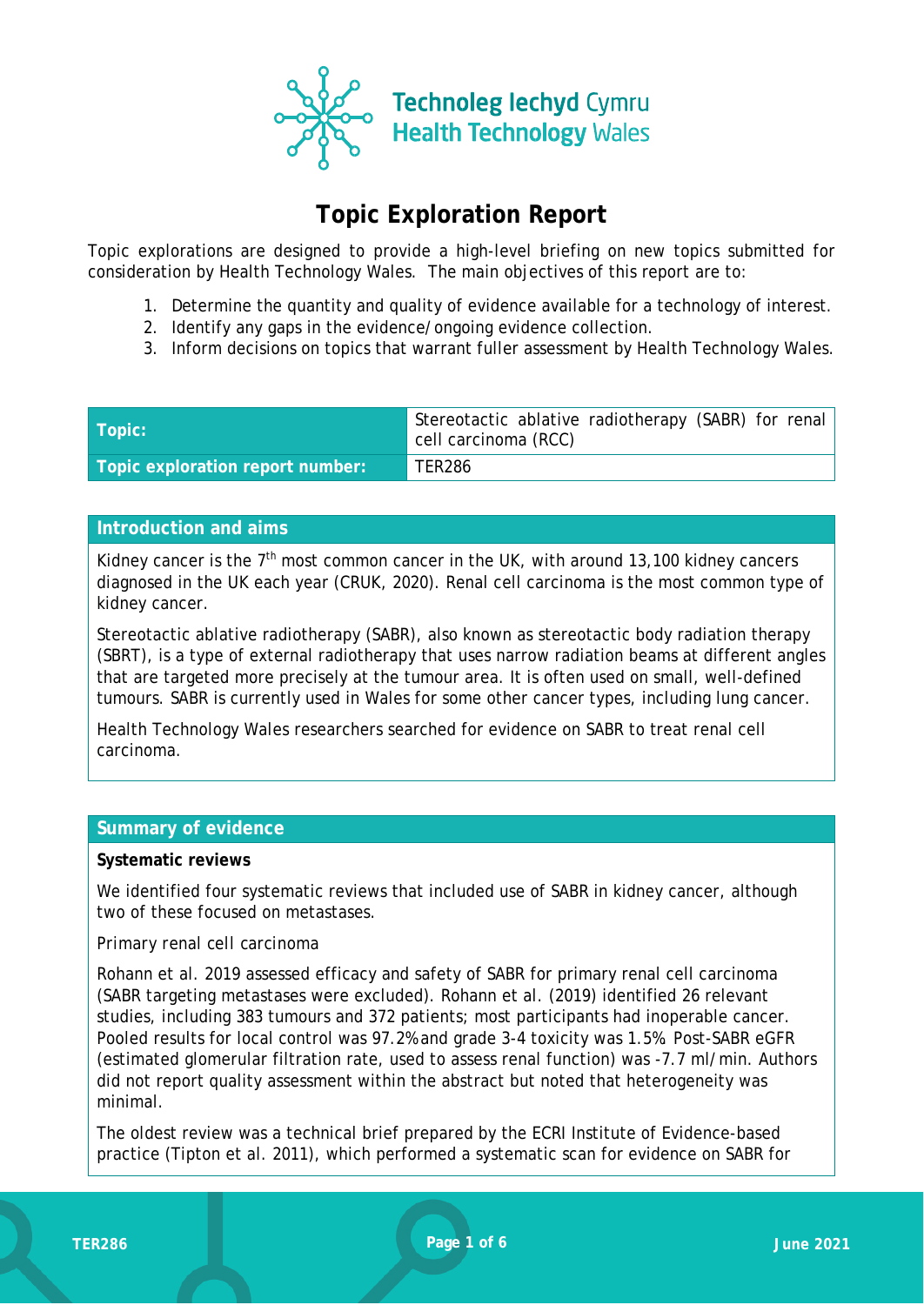multiple cancer types. The review identified six studies for kidney cancer covering a total of 88 patients; it is not clear at this stage what kidney cancer types are included in the study populations. None of the studies compared SABR to another form of therapy.

#### *Renal cell carcinoma metastases*

Two reviews assessed SABR for the treatment of metastatic renal cell carcinoma. The second review assessed SABR for oligometastatic renal cell carcinoma (Zaorsky et al. 2019). It included 28 studies which included 1,602 patients (679 extracranial/923 intracranial). Pooled local control at one year was 89.1% for extracranial disease and 90.1% for intracranial disease, and one-year survival rates were 86.8% and 49.7%, respectively; both of these outcomes had considerable heterogeneity. Grade 3-4 toxicity was 0.7% for extracranial disease and 1.1% for intracranial disease. Authors did not report quality assessment in the abstract. They concluded that SABR is safe and efficacious for oligometastatic renal cell carcinoma, but further prospective studies are needed.

Smith et al. (2018) systematically reviewed evidence on SABR to treat renal cell carcinoma spine metastases; nine studies were identified. Local control at one year ranged between 71.2% and 85.7% and toxicity ranged between 23% and 38.5%. Pain improvements was seen in 41-95% of patients.

#### **Primary evidence**

HTW looked for additional primary evidence published subsequent to the systematic review by Rohann et al. (2019). Three potential studies were identified: one study evaluated SABR to treat larger renal cell carcinoma not suitable for surgery (95 participants; Shankar et al. 2020), one evaluated SABR for oligometastatic renal cell carcinoma (47 participants; Yuanyuan et al. 2019) and one evaluated robotic SABR in people with renal cell carcinoma who had impaired renal function (10 participants; Senger et al. 2019). All concluded that SABR (or robotic SABR) is a viable treatment option.

#### **Ongoing evidence**

We identified four ongoing studies evaluating SABR to treat renal cancer; details can be found in the brief literature search results below. One ongoing study is the only study we identified that compares SABR and another therapy, in this case radiofrequency ablation. Estimated primary completion date is 30 June 2021.

#### **Areas of uncertainty**

- The initial topic submission focused on SABR to treat renal cell carcinoma. Some of the evidence identified by this exploration refers to kidney cancer and fuller evaluation of the evidence is required to determine applicability. Should this topic proceed to appraisal and be focused on renal cell carcinoma, it is uncertain whether this will limit the available evidence.
- During exploration searches, we noted primary studies that assessed SABR in combination with other therapies, such as immunological checkpoint inhibitors. Input is required to determine whether this would be a relevant subgroup to consider in the context of NHS Wales, or whether such evidence should be excluded.
- Evidence identified included SABR targeting primary renal cell carcinoma, and metastatic renal cell carcinoma. Fuller evaluation of the texts is required to establish whether the metastatic evidence also includes treatment of primary sites.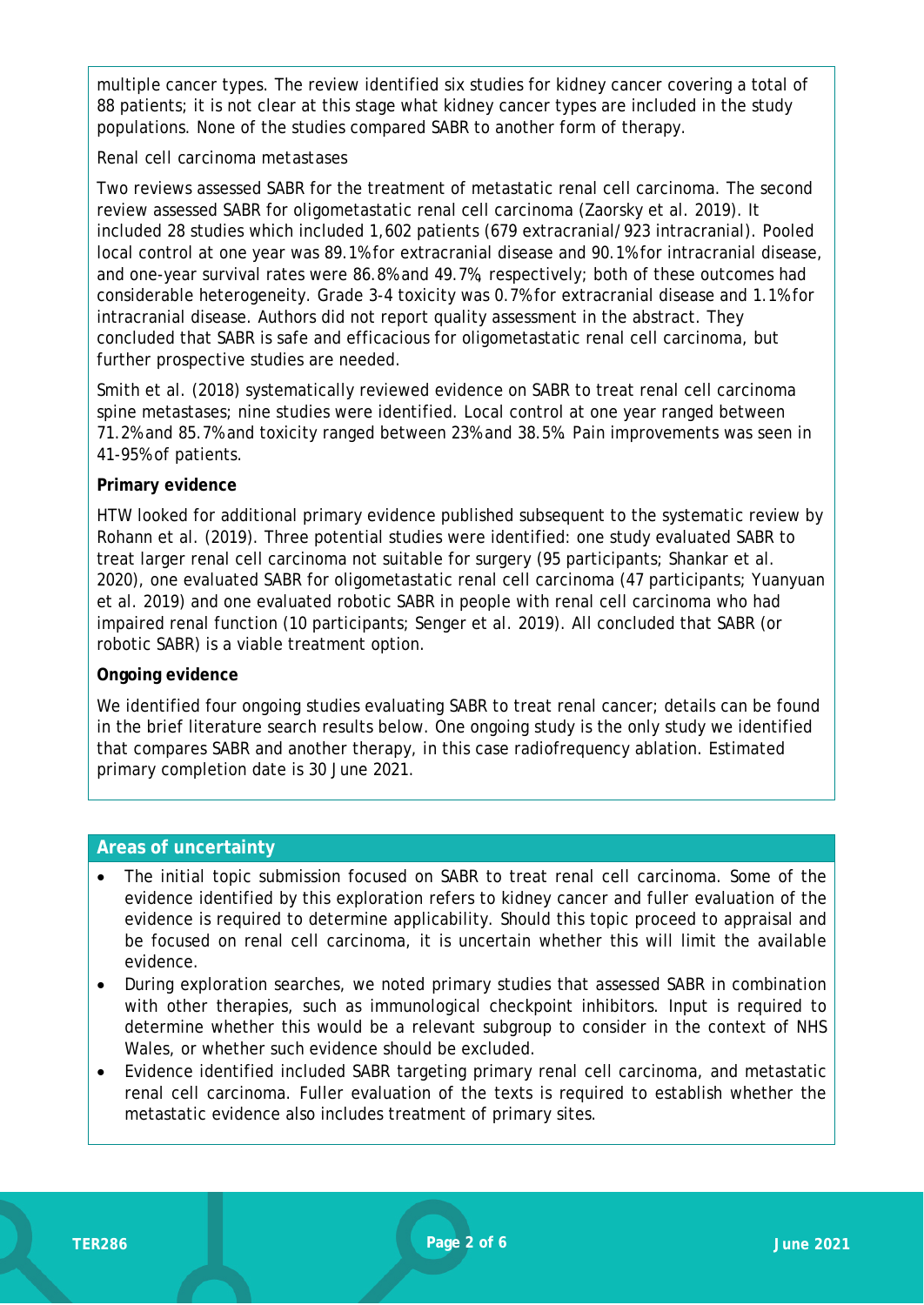## **Conclusions**

Evidence exists that evaluates SABR to treat renal cell carcinoma. However, with the exception of one ongoing study, the evidence is limited to single-group evaluations. A lot of the individual studies enrolled a relatively low number of patients (10 to 50), which may limit the reliability of the findings. Fuller evaluation is needed to determine the full quantity and quality of the evidence.

We did not identify any economic evidence.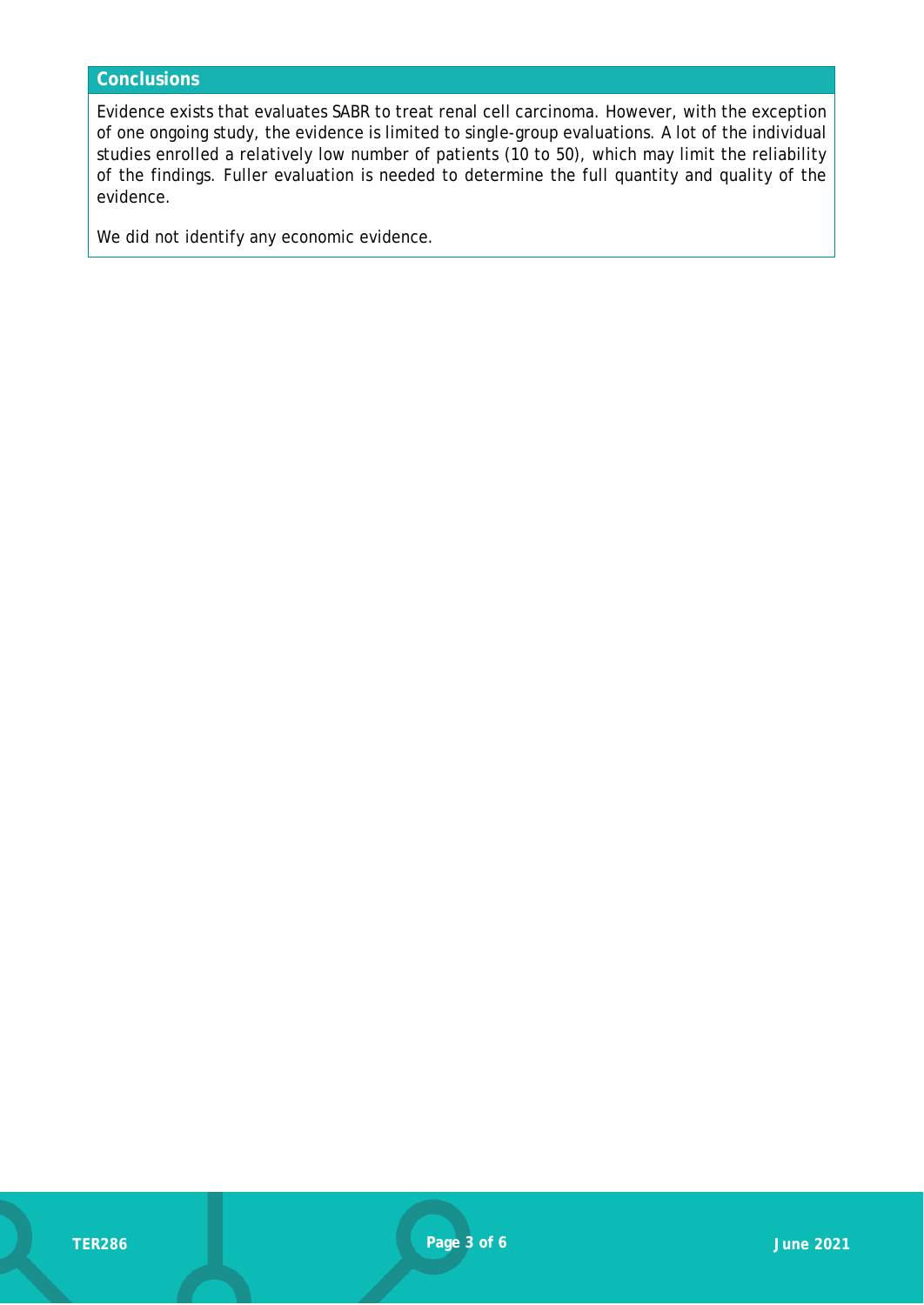# **Brief literature search results**

| <b>Resource</b>                                 | <b>Results</b>                                                                                                  |
|-------------------------------------------------|-----------------------------------------------------------------------------------------------------------------|
| <b>HTA</b> organisations                        |                                                                                                                 |
| <b>Healthcare Improvement Scotland</b>          | We did not identify any relevant evidence from this source.                                                     |
| <b>Health Technology Assessment Group</b>       | We did not identify any relevant evidence from this source.                                                     |
| <b>Health Information and Quality Authority</b> | We did not identify any relevant evidence from this source.                                                     |
| <b>EUnetHTA</b>                                 | We did not identify relevant evidence from this source.                                                         |
|                                                 | Stereotactic Body Radiation Therapy (SBRT) - Roleau G, Larochelle M, Pineau G, Mogadem K, Institut national     |
|                                                 | d'excellence en santé et services sociaux (2014)                                                                |
|                                                 | https://database.inahta.org/article/15413                                                                       |
|                                                 | [Only English summary available, references evidence that include "kidney" in the title]                        |
| <b>International HTA Database</b>               |                                                                                                                 |
|                                                 | Review of the indications of stereotactic body radiation therapy (SBRT) in patients with primary tumours and    |
|                                                 | oligometastases - Maceira-Rozas MC, Salvador Garrido N (2014)                                                   |
|                                                 | https://database.inahta.org/article/14431                                                                       |
|                                                 | [Only English summary available, references NHS paper that includes "kidney"]                                   |
| UK guidelines and guidance                      |                                                                                                                 |
| <b>SIGN</b>                                     | We did not identify any relevant evidence from this source.                                                     |
| <b>NICE</b>                                     | We did not identify any relevant evidence from this source.                                                     |
| Secondary literature and economic evaluations   |                                                                                                                 |
|                                                 | Smith BW, Joseph JR, Saadeh YS, et al. (2018). Radiosurgery for Treatment of Renal Cell Metastases to Spine: A  |
| https://www.epistemonikos.org/en/               | Systematic Review of the Literature. World neurosurgery. 109: e502-e9. doi: 10.1016/j.wneu.2017.10.011          |
|                                                 |                                                                                                                 |
|                                                 | Tipton KN, Sullivan N, Bruening W, et al. (2011). Stereotactic Body Radiation Therapy.                          |
|                                                 | Nicholas GZ, Eric JL, Gargi K, et al. (2019). Stereotactic ablative radiation therapy for oligometastatic renal |
|                                                 | cell carcinoma (SABR ORCA): a meta-analysis of 28 studies. European Urology Oncology. 2(5): 515-23. doi:        |
| https://www.tripdatabase.com/                   | 10.1016/j.euo.2019.05.007                                                                                       |
|                                                 | Rohann JMC, Alexander VL, Nicholas GZ, et al. (2019). The Emerging Role of Stereotactic Ablative                |
|                                                 | Radiotherapy for Primary Renal Cell Carcinoma: A Systematic Review and Meta-Analysis. European urology          |
|                                                 | focus. 5(6): 958-69. doi: 10.1016/j.euf.2019.06.002                                                             |
| <b>Cochrane library</b>                         | We did not identify any additional relevant evidence from this source.                                          |
| Medline (via Ovid or Pubmed)                    | We did not identify any additional relevant evidence from this source.                                          |
| <b>Primary studies</b>                          |                                                                                                                 |
| https://www.epistemonikos.org/en/               | We did not identify any additional relevant evidence from this source.                                          |
| https://www.tripdatabase.com/                   | We did not identify any additional relevant evidence from this source.                                          |
|                                                 |                                                                                                                 |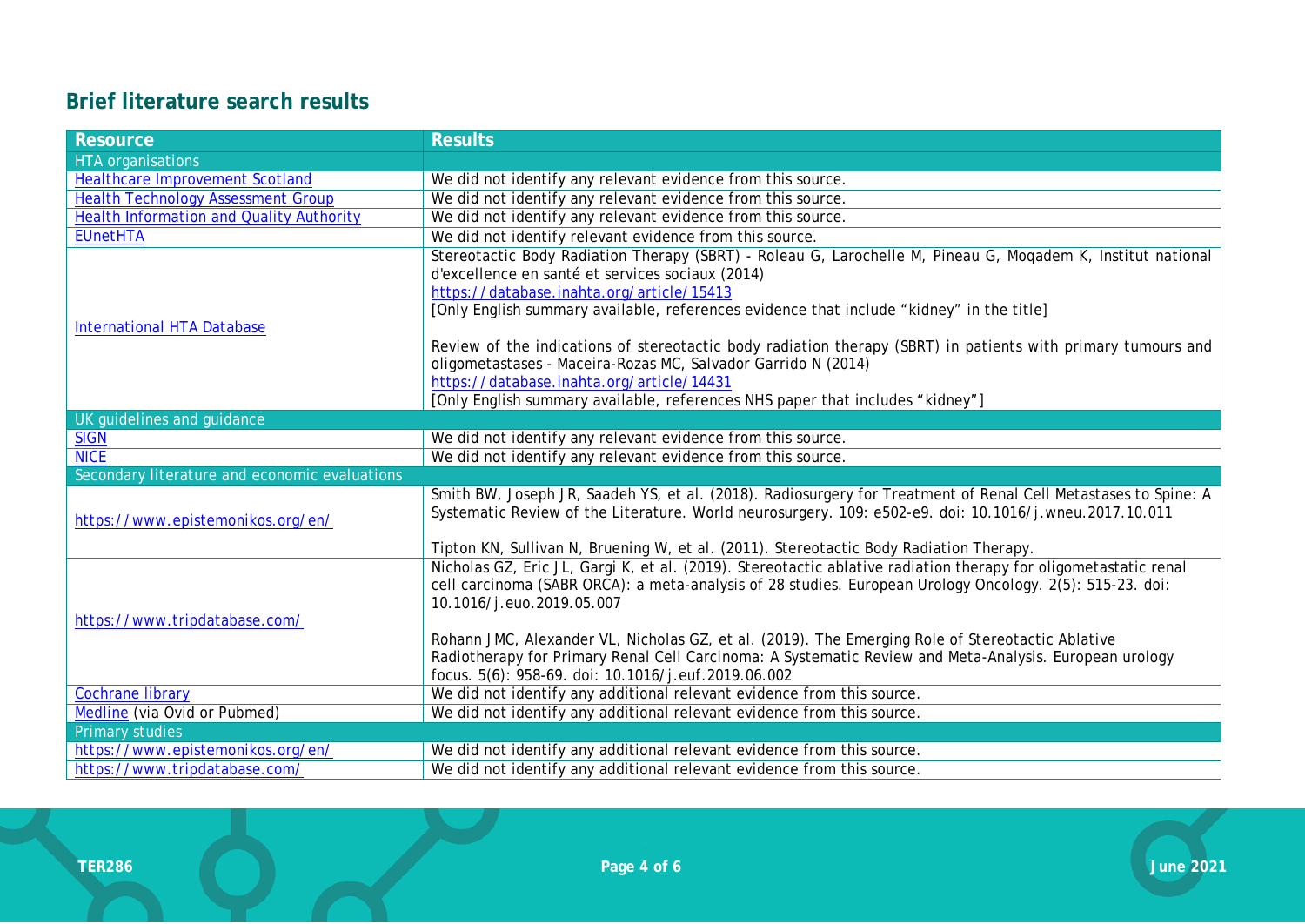| <b>Cochrane library</b>               | Senger C, Conti A, Kluge A, et al. (2019). Robotic stereotactic ablative radiotherapy for renal cell carcinoma in<br>patients with impaired renal function. BMC Urology. 19(1): 96. doi: 10.1186/s12894-019-0531-z<br>Shankar S, Rohann JMC, Andrew W, et al. (2020). Stereotactic Ablative Radiotherapy for ≥T1b Primary Renal<br>Cell Carcinoma: A Report From the International Radiosurgery Oncology Consortium for Kidney (IROCK). Biology<br>and Physics. doi: 10.1016/j.ijrobp.2020.06.014<br>Yuanyuan Z, Jonathan S, Alana C, et al. (2019). Stereotactic Ablative Radiation Therapy (SAbR) Used to Defer<br>Systemic Therapy in Oligometastatic Renal Cell Cancer. Biology and Physics. 105(2): 367-75. doi:<br>10.1016/j.ijrobp.2019.07.023                                                                                                                                                                                                                                                                                                                                                                                                                                                                                                                                                           |
|---------------------------------------|-----------------------------------------------------------------------------------------------------------------------------------------------------------------------------------------------------------------------------------------------------------------------------------------------------------------------------------------------------------------------------------------------------------------------------------------------------------------------------------------------------------------------------------------------------------------------------------------------------------------------------------------------------------------------------------------------------------------------------------------------------------------------------------------------------------------------------------------------------------------------------------------------------------------------------------------------------------------------------------------------------------------------------------------------------------------------------------------------------------------------------------------------------------------------------------------------------------------------------------------------------------------------------------------------------------------|
| Ongoing primary or secondary research |                                                                                                                                                                                                                                                                                                                                                                                                                                                                                                                                                                                                                                                                                                                                                                                                                                                                                                                                                                                                                                                                                                                                                                                                                                                                                                                 |
| Clinicaltrials.gov                    | A Prospective Randomized Pilot Trial of Stereotactive Body Radiation Therapy Versus Radiofrequency Ablation<br>for the Management of Small Renal Masses. ClinicalTrials.gov Identifier: NCT03811665.<br>https://clinicaltrials.gov/ct2/show/NCT03811665<br>Currently recruiting (estimated 24 participants). Estimated primary completion date June 30 2021.<br>A Phase II Trial of Stereotactic Ablative Body Radiation Therapy (SABR) for Patients With Primary Renal Cancer<br>(RCC). ClinicalTrials.gov Identifier: NCT02141919.<br>https://clinicaltrials.gov/ct2/show/NCT02141919<br>Active, not recruiting. 16 participants. Estimated primary completion date November 2021.<br>A Pilot Study of Stereotactic Body Radiotherapy (SBRT) in Oligometastatic Renal Cell Carcinoma.<br>ClinicalTrials.gov Identifier: NCT02542202<br>https://clinicaltrials.gov/ct2/show/NCT02542202<br>Currently recruiting (estimated 25 participants). Estimated primary completion date January 2022.<br>Feasibility Study of Stereotactic Body Radiation Therapy for Oligometastatic Renal Cell Carcinoma.<br>ClinicalTrials.gov Identifier: NCT03575611<br>https://clinicaltrials.gov/ct2/show/NCT03575611<br>Currently recruiting (estimated 30 participants). Estimated primary completion date was September 2020. |
| Other                                 |                                                                                                                                                                                                                                                                                                                                                                                                                                                                                                                                                                                                                                                                                                                                                                                                                                                                                                                                                                                                                                                                                                                                                                                                                                                                                                                 |
| CADTH                                 | Implementation of Stereotactic Ablative Radiotherapy in Canada - Currently in consultation<br>Included kidney but does not evaluate evidence.<br>"The respondent from Nova Scotia reported that their jurisdiction is looking to obtain more linear accelerators<br>or upgrade current linear accelerators so that their program can be expanded to treat more oligometastatic<br>sites such as prostate, head and neck, kidney, and pancreas."                                                                                                                                                                                                                                                                                                                                                                                                                                                                                                                                                                                                                                                                                                                                                                                                                                                                 |